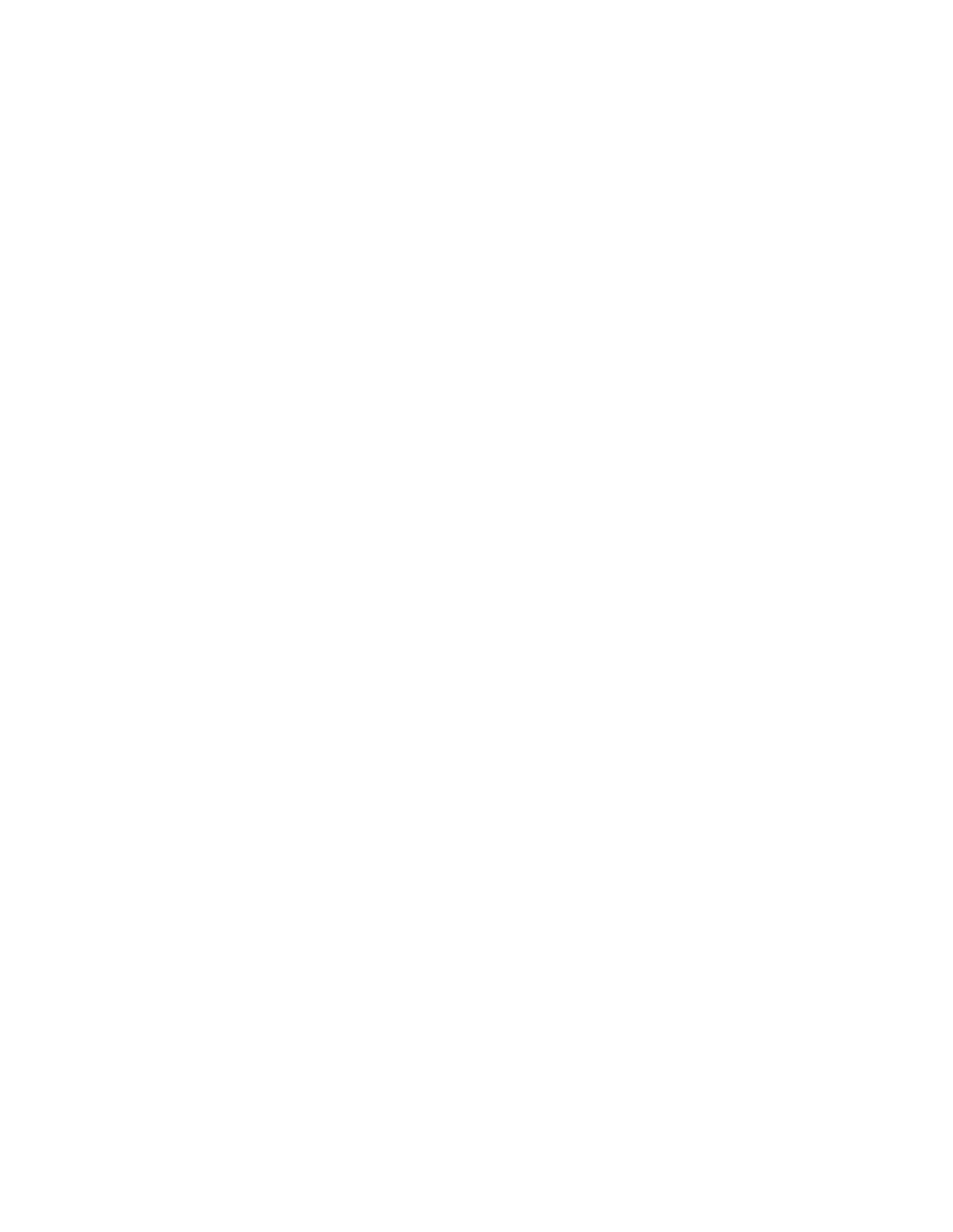## **Student Services**

## **Bulletin Boards**

Bulletin boards are located in the facility and contain important information for staff, faculty, and students. Students may place notices on bulletin boards only with permission.

## **Childcare**

This institution does not provide childcare, nor are children allowed in the classrooms.

## **Counseling**

The Director and several instructors are available for professional counseling upon request**. Appointments for such must be made in advanced.**

## **English As A Second Language**

*Somatherapy Institute does not provide instruction in English as a second language.*

### **Placement Services**

Somatherapy Institute has no placement services. Local employers are allowed to post openings on bulletin boards located at the school.

### 9LVD6HUYLFHV

Somatherapy Institute does not provide any type of student visa services, nor does it vouch for the immigration status of any student's relationship with the United States Government.

# **Student Rights and Complaint Procedures**

The student has the right to make suggestions and dialogue directly with school personnel about their class work or program progress. This institution has a procedure for resolution of student grievances. A student has the right to lodge a complaint by communicating in writing to any teacher, administrator or other school personnel. The recipient of the complaint shall transmit it as soon as possible to the Director and shall attempt to resolve complaints related to that person's duties.

The Director will investigate complaints thoroughly, including interviewing all people and reviewing all documents that relate or may potentially relate to the complaint. The Director may reject the complaint or attempt to resolve or, compromise in any reasonable manner, including the payment of a refund. The Director will record a summary of the complaint, its disposition, and the reasons, place a copy of the summary in the student's file and make an appropriate entry in the log of student complaints.

The institution shall, within 10 days of receiving the complaint, provide the student with a written response, including a summary of the institution's investigation and the disposition. If the complaint or relief requested by the student is rejected, the Director will provide the reasons for the rejection.

The student may appeal the Director's decision in writing and resubmit a complaint to the Director. A board, which consists of, the Director, an instructor, and two students will convene as needed.

The student's participation in the complaint procedure and the disposition of a student's complaint shall not limit or waive any of the student's rights or remedies.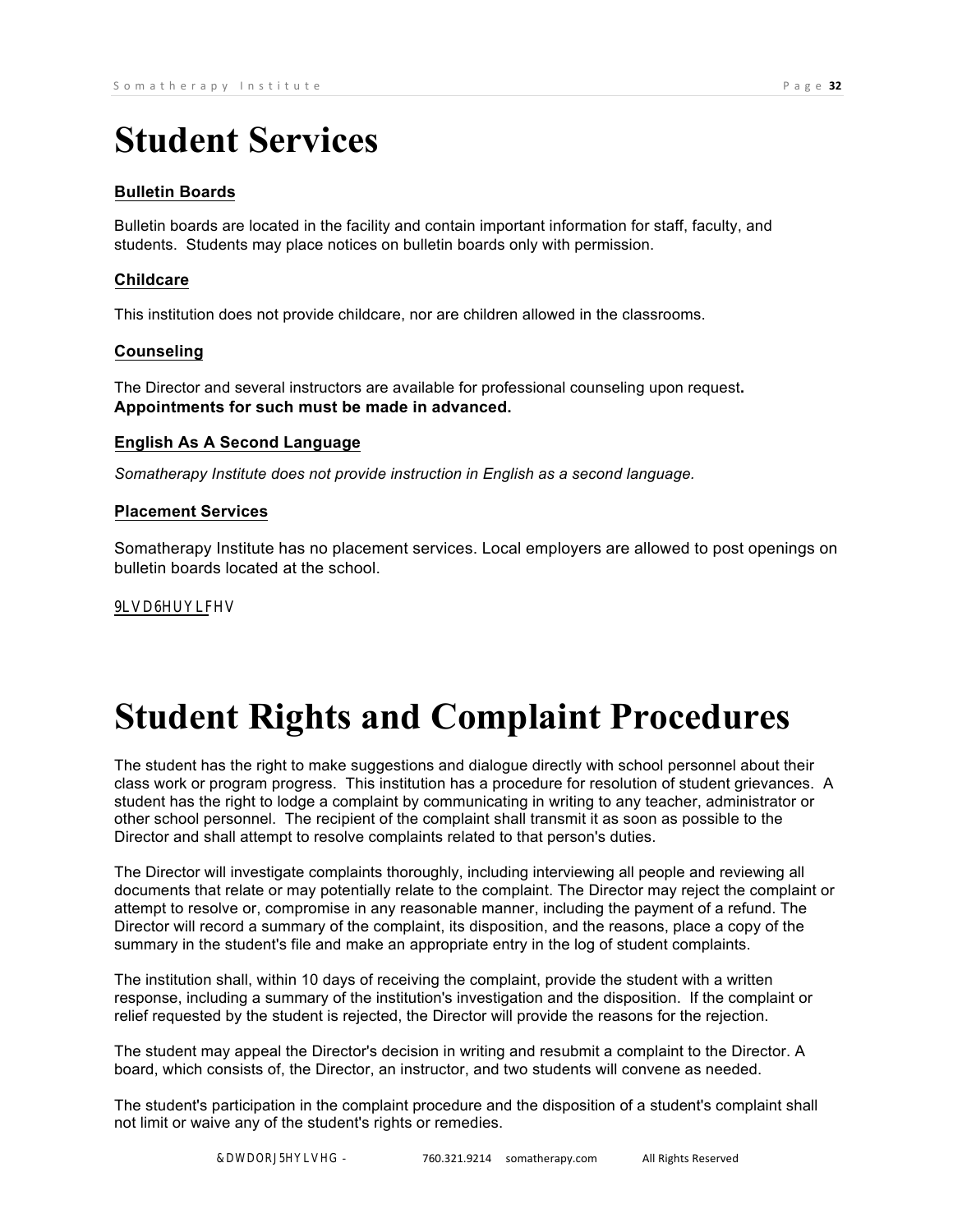**A student or any member of the public may file a complaint about this institution with the Bureau for Private Postsecondary Education by calling 888-370-7589 or by completing a complaint form, which can be obtained on the Bureau's Website www.bppe.ca.gov**

## **Standards of Conduct and Professional Ethics**

#### **Teacher/Student Relationships/Boundaries**

The relationship between faculty and student is that of teacher and learner and is essential to the success of the program. Healthy boundaries are crucial to creating a high-quality learning environment. Any actions that would compromise that relationship are forbidden. In particular, dating and sexual relationships between student and faculty, or student and administrative staff, are unethical and have negative consequences including favoritism, unfair treatment of students, breach of confidentiality, and violation of ethical boundaries. Other actions, including the giving of gifts to instructors or administrative staff, or excessive familiarity, although less consequential, may also compromise educational boundaries, and are to be discouraged.

#### **Confidentiality**

Ethical and professional standards include confidentiality. Students are expected not to reveal personal information concerning faculty, staff, students, and clinic clients. When discussing clinic clients in appropriate settings, such as the classroom, care must be taken not to reveal a client's name or identity. Breaches of confidentiality are grounds for disciplinary action.

Faculty and staff members must keep confidential personal information regarding students, including grades, academic status, health history, financial status and any other information garnered from any source about students.

#### **Sexual Harassment**

It is of utmost importance for the staff and faculty of Somatherapy Institute to provide a safe learning environment. We expect the highest level of professional behavior from our students, staff, and faculty. Any form of sexual harassment or other abusive behavior will not be tolerated. This includes any online and social media postings. Students are strictly advised to avoid posting anything that may be construed as unethical, insensitive or inappropriate. When in doubt do not post. **The following behaviors will be grounds for disciplinary action:**

Sexual activity on school premises

Sexual speech or advances in any classroom, therapy setting or in the use of social media or any online forum

Careless, unethical, or sexual touching of classmates, instructors, or clinic clients

Sexual relationships between students and instructors or students and staff.

Sexual speech or innuendo in any classroom or clinic setting or online through social media or other forum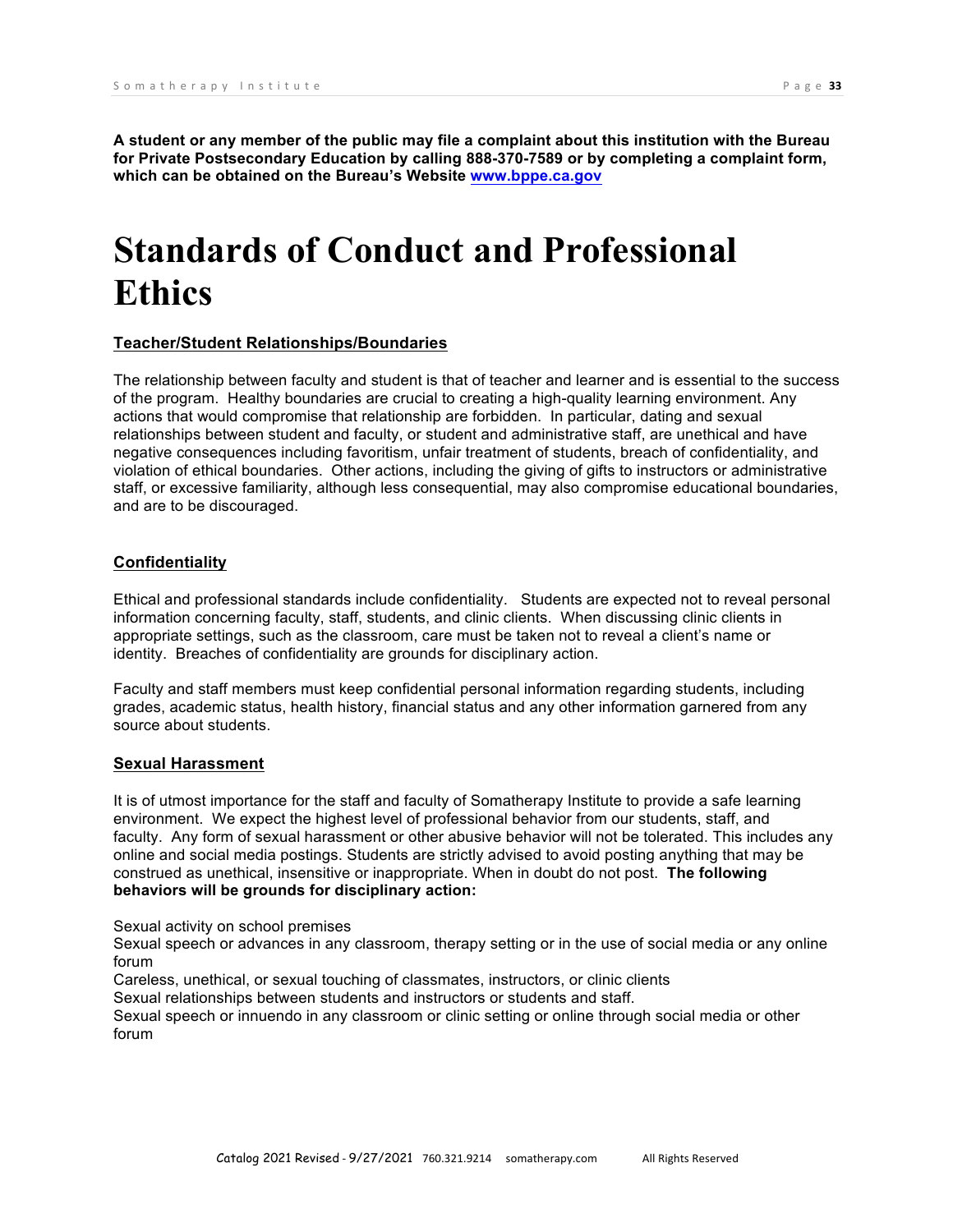#### **Academic Integrity**

Academic integrity means not cheating on examinations or homework assignments, not taking credit for another's work, completing work on time and always working at one's fullest potential.

#### **Peaceful Environment**

Maintaining a safe and peaceful environment is essential for learning and for growth. **Any of the following actions listed is grounds for disciplinary action:**

Possession of weapons on school premises

Behavior creating a safety hazard to other persons at school

Disrespectful behavior to another student, an administrator or faculty member, or any other stated or determined infraction of conduct

Any form of verbal, physical, or emotional abuse, harassment, intimidation or violence, or threats of violence toward any member of the school community.

#### **Alcohol and Substance Abuse**

#### **The following activities are grounds for disciplinary action:**

Somatherapy Institute has a ZERO tolerance policy for use of alcohol, marijuana or any other controlled substance. The use, abuse, bartering, possession, exchange, selling, or distributing of alcohol or controlled substances (illegal drugs) on school premises or at school-related activities is strictly prohibited.

Students attending school, working in the clinic, engaging in practice sessions or other course requirements while under the influence of alcohol or illegal drugs will be asked to leave immediately and subject to disciplinary action.

Any member of the Somatherapy Institute community, including students, staff, and faculty, who is observed or reported to have violated this policy, will be immediately removed from the school premises and is subject to dismissal. The Director will notify the student or staff member of any disciplinary action that will be taken, including a warning, probation, or dismissal. Probation will depend upon participation in a drug/alcohol abuse or rehabilitation program. In addition, the school has the responsibility to notify the legal authorities of any violation of the law observed or reported on school premises.

#### **Sale/Endorsement of Products or Services**

Students shall not sell, promote, or endorse the purchase of a specific product or professional service in the classroom or clinic. Flyers may be posted on the bulletin boards, subject to approval by the office, as long as any demonstrations and/or sales activities are conducted off school premises.

#### **Professional Appearance: Hygiene Dress Code**

Students are expected to be professional in appearance and have good personal hygiene. While we do not require students to wear a uniform, we have certain minimum requirements for dress and hygiene.

## **The following clothing and hygiene guidelines should be followed:**

Students should be covered with opaque clothing from the clavicle to three quarter's way down to the thigh. Shirts must have short sleeves – armpits always covered. Any and all students may wear scrubs to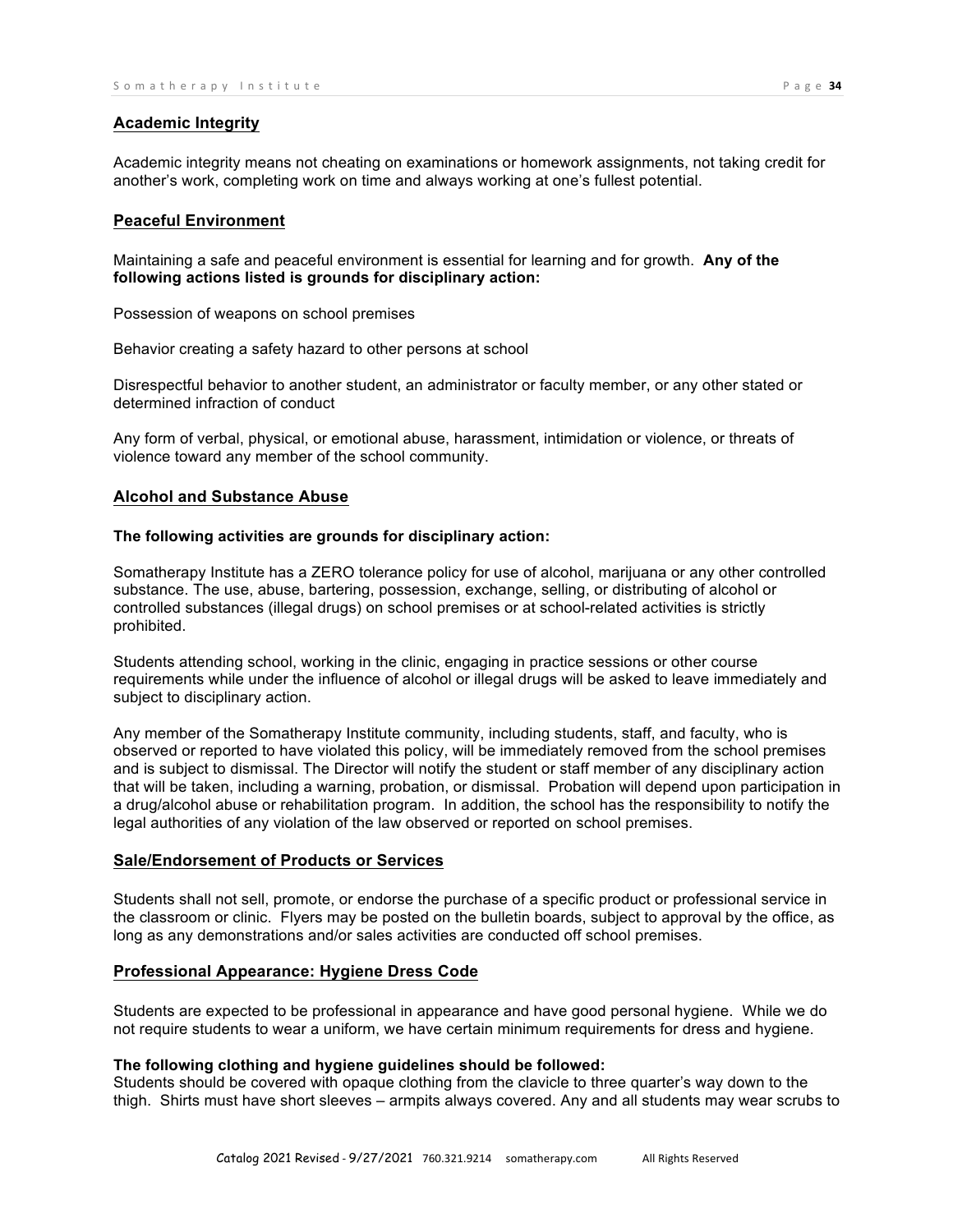class as an alternative to the school dress code. Students who are found to consistently violate the school's dress code may be asked and will be encouraged to wear scrubs to fulfill the school dress code. Students must wear shoes with non-skid soles and closed toe and heels. Flip-flops, slippers, and backless sandals are not allowed.

Students should take care to have clean, neatly groomed hair and short, clean fingernails. Students should avoid receiving tattoos or piercings for the duration of their training time.

Students should take care not to have any offensive odors, including body odor, bad breath, cigarette smoke, perfumes or after shave.

Students should be aware that others in the school might be allergic to perfumes and other scents. Students are encouraged not to wear jewelry to school.

#### **Guidelines for Draping, Dressing and Undressing, Nudity**

Complete nudity is never permitted at any time in the presence of others, except that same sex students may share the same dressing room.

Students giving a massage are always fully clothed, including shoes.

Individual modesty is to be respected at all times.

Students must use proper draping techniques as demonstrated by their instructors.

Genital areas and the female breast are to be covered at all times.

The body should not be completely uncovered at any time in class or clinic. Generally, only the body area being massaged at the time is uncovered.

In the clinic, the student therapist should instruct the client to undress privately, while the student is out of the room, and to get on the table under the drape before the student therapist returns.

#### **Students Receiving Compensation for Massage**

If a student chooses to perform massage or bodywork for compensation without the proper certification and/or permit, he or she should know that this action may result in arrest, a fine, inability of to obtain certification in the future, and other sanctions determined by local authorities. In addition, if a student working without certification becomes the object of a complaint regarding personal injury, inappropriate behavior or unethical practice, such a person is not covered by liability insurance.

#### **CAMTC Law Regarding Unfair Business Practices**

Students and graduates are advised to note CAMTC's Law related to unfair business practices as related to massage:

(1) Pursuant to California Business and Professions Code section 4611, It is an unfair business practice for a person to do any of the following:

- . (a) To hold himself or herself out or to use the title of "certified massage therapist" or "certified massage practitioner," or any other term, such as "licensed," "certified," "CMT," or "CMP," in any manner whatsoever that implies or suggests that the person is certified as a massage therapist or massage practitioner, unless that person currently holds an active and valid certificate issued by the California Massage Therapy Council.
- . (b) To falsely state or advertise or put out any sign or card or other device, or to falsely represent to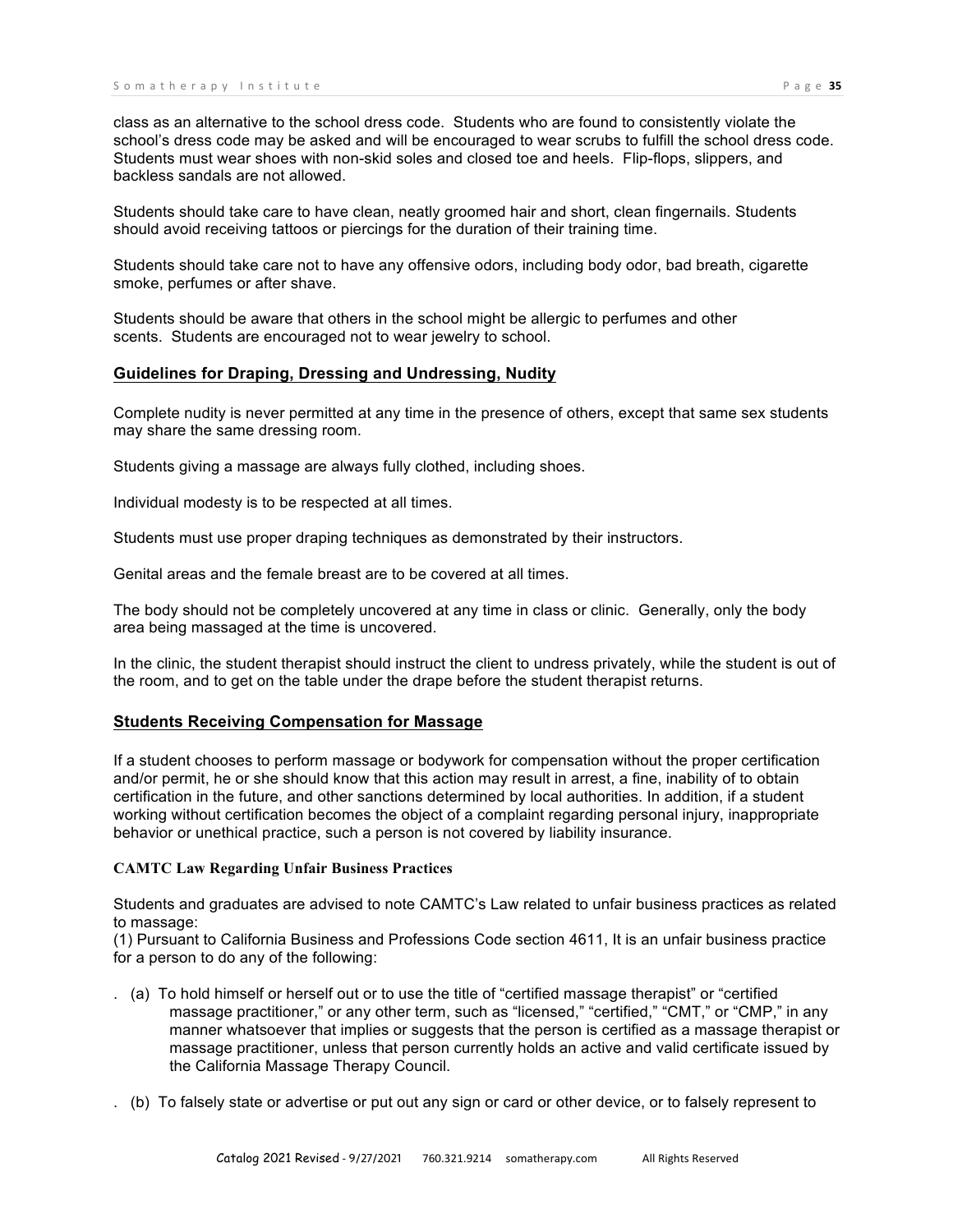the public through any print or electronic media, that he or she or any other individual is licensed, certified, or registered by a governmental agency as a massage therapist or massage practitioner.

#### **Probations and Disciplinary Procedures**

The Director coordinates disciplinary action. Grounds for disciplinary action:

Failure to maintain satisfactory academic progress Failure to keep payments current Failure to comply with Policies and Procedures outlined in Student Catalog Failure to maintain satisfactory academic progress

The student's instructor will notify the Director when a student is not in compliance with academic requirements. The Director and instructor will determine whether counseling, an academic warning, probation, suspension, or dismissal is warranted. If dismissal is not warranted, the Director and instructor will determine the conditions under which the student will come back into compliance with academic requirements. This may include re-taking failed courses, modifying the student's schedule, make-up work, special projects/assignments, or additional testing. The goal is not punitive, but to provide an opportunity for the student to successfully complete the program.

#### **Failure to keep payments current**

This school is held accountable to the State government for fiduciary responsibility. It is irresponsible and unfair to other students to allow a student to continue taking classes if that student fails to meet his/her financial obligations. The Director and student will discuss the factors that are affecting the student's ability to pay his/her financial obligation and if necessary create a new payment schedule. If the new payment schedule is not adhered to, the Director will initiate disciplinary procedures, up to and including dismissal.

#### **Failure to comply with Policies and Procedures outlined in Student Catalog**

A student, instructor, or staff member must submit complaints regarding a student's conduct in writing to the Director. The director will notify the student that a complaint has been made and will give the student a copy of the complaint along with the specific policies that are at issue and potential sanctions. The student may respond to the complaint by submitting a written response to the Director within 5 business days of receiving the complaint.

The Director will investigate the complaint thoroughly, including interviewing all people and reviewing all documents that relate or may potentially relate to the complaint; and decide upon one of the following courses of action: dismiss the complaint, issue a warning to the student, or hold a disciplinary action hearing.

If the Director decides the complaint should be dismissed, The Director will write a letter to the person who made the complaint. If the Director determines that a warning should be issued, the Director will write a letter to the student that describes the warning and reminds the student that failure to heed the warning will be grounds for further action.

If the Director determines that a disciplinary action hearing should be held, the Director will convene a committee consisting of the director and two faculty members. The hearing shall be held within ten working days of receipt of the student's written response to the complaint. The Director may require that